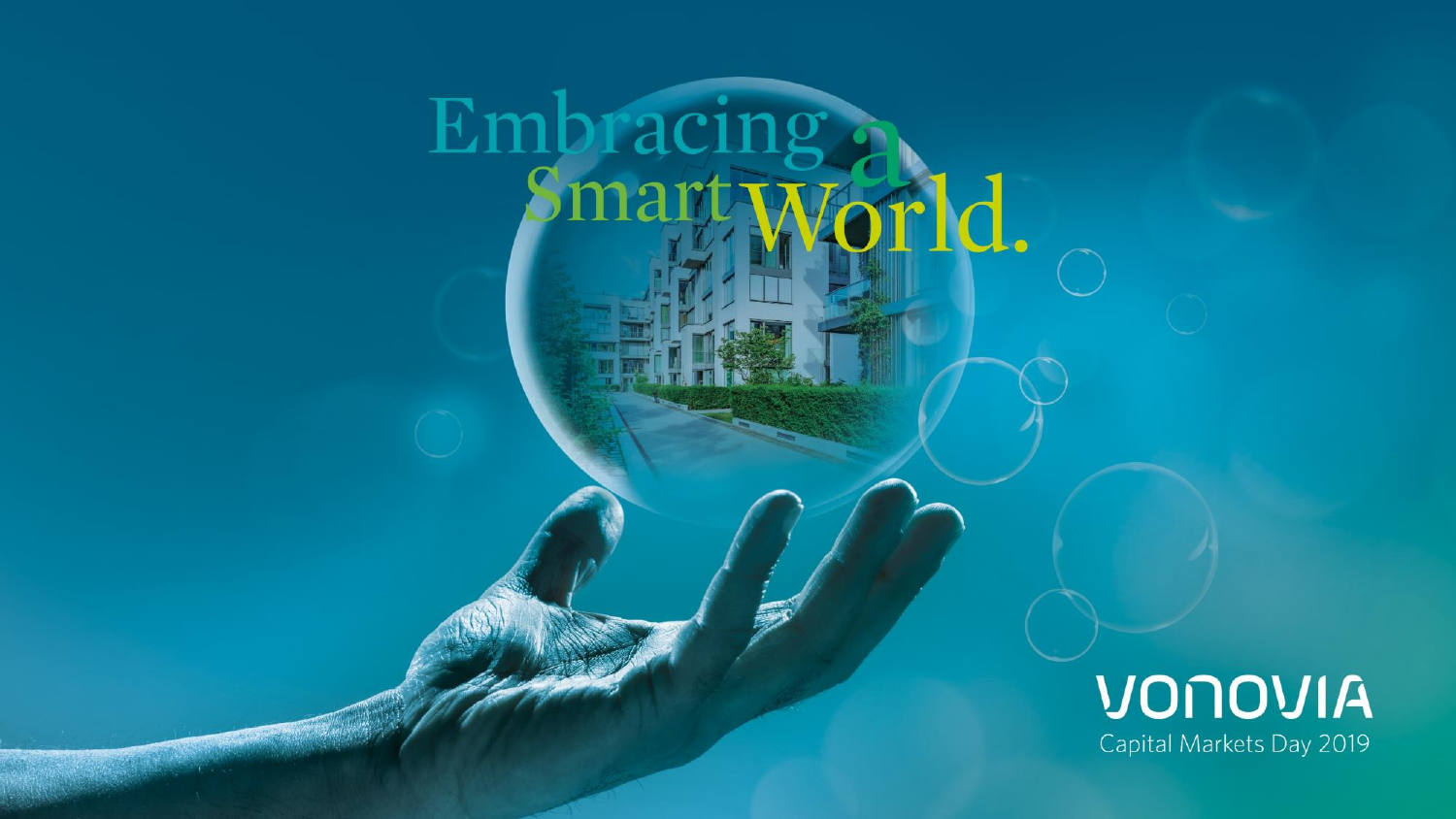# VONOVIA



Capital Markets Day 2019 Management Presentation

Frankfurt June 05, 2019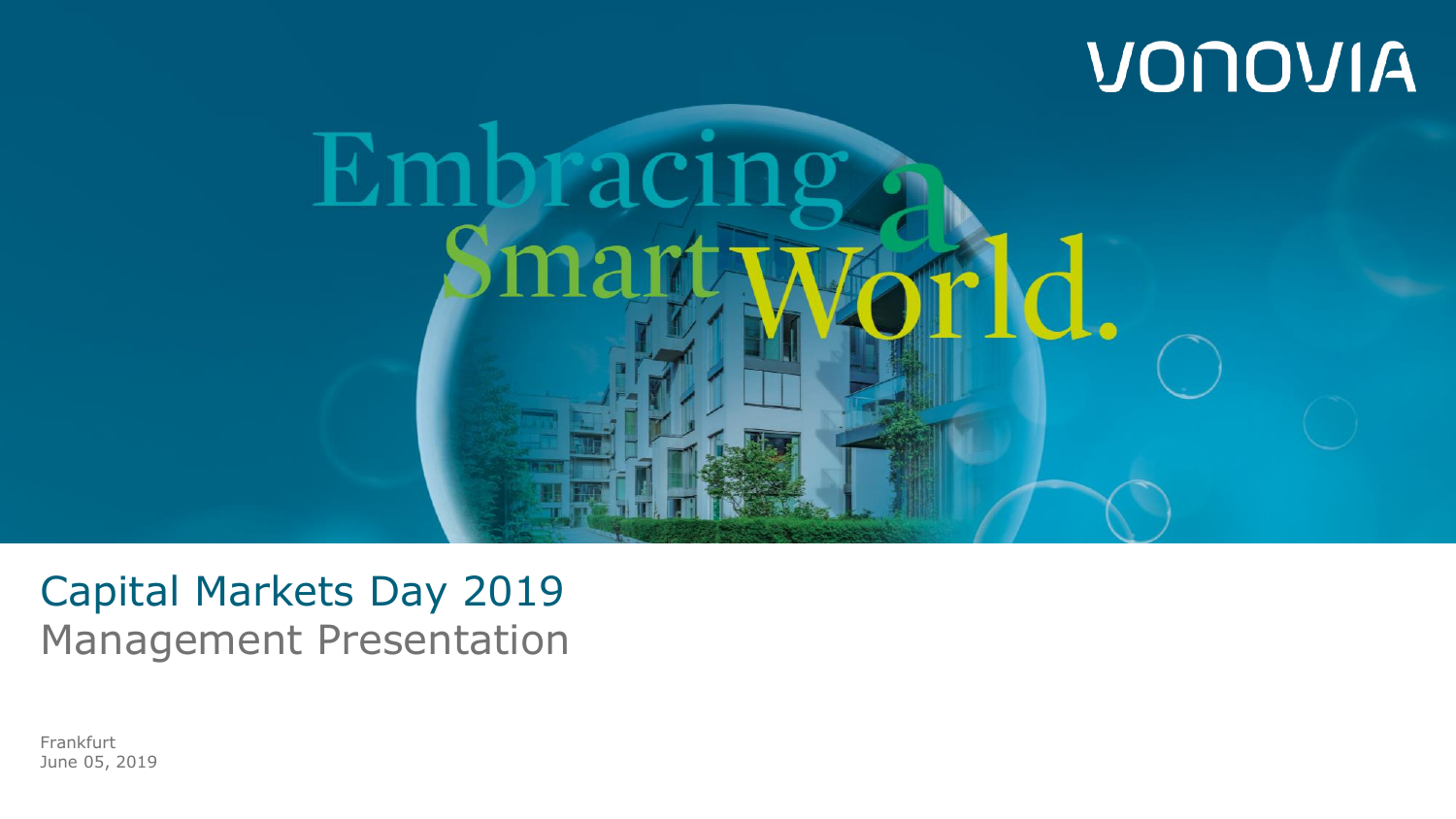## Today's Breakout Sessions



## Digitalization around the customer

Digitalization around the assets

Strategy execution in Southern Germany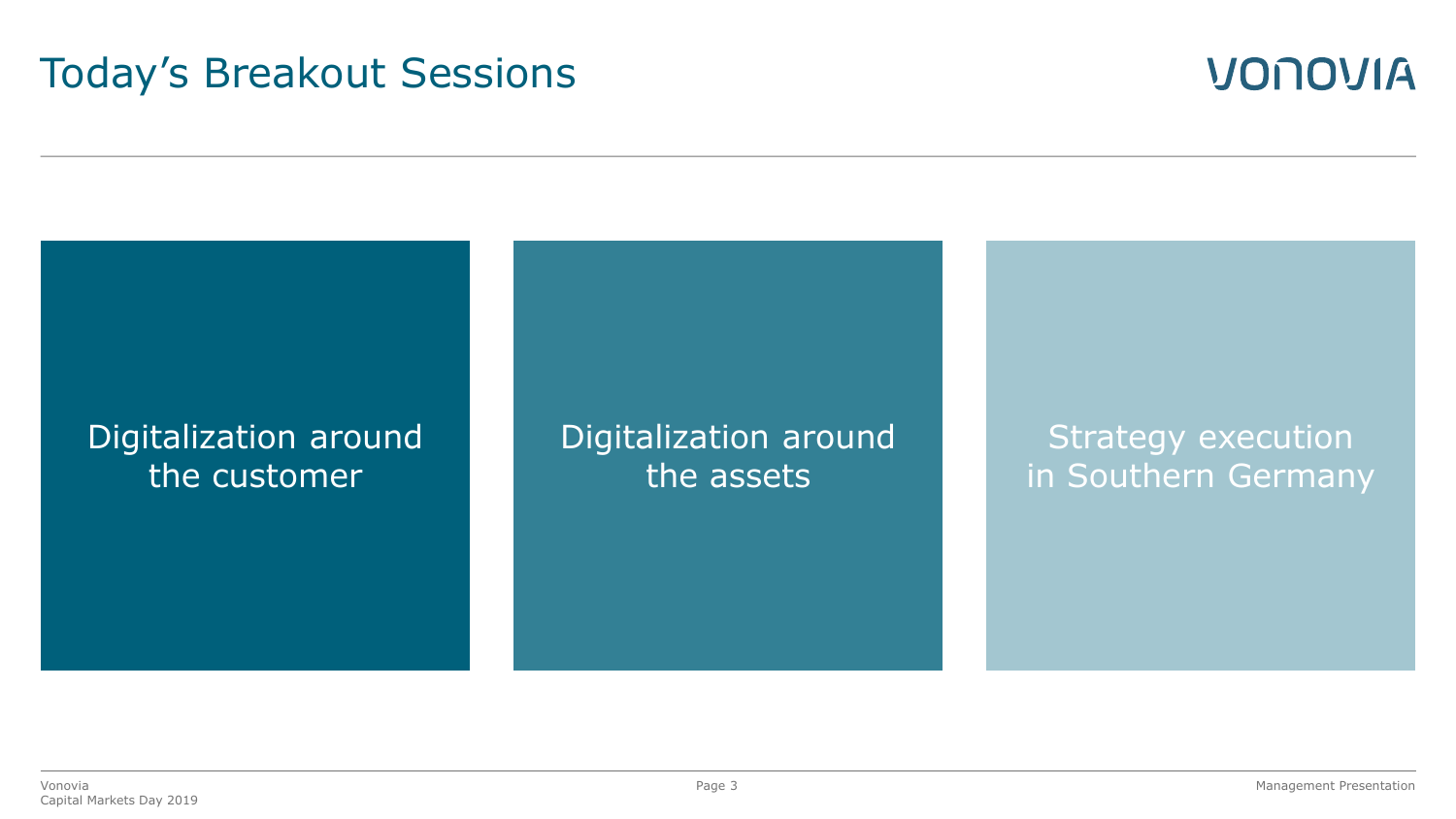## We Have Built a Business around Megatrends Urbanization

- Increasing urbanization in Germany and Europe meets a structural supply/demand imbalance in most European cities
- Owning apartments in the right locations is key to sustainable long-term organic growth



#### Sources: United Nations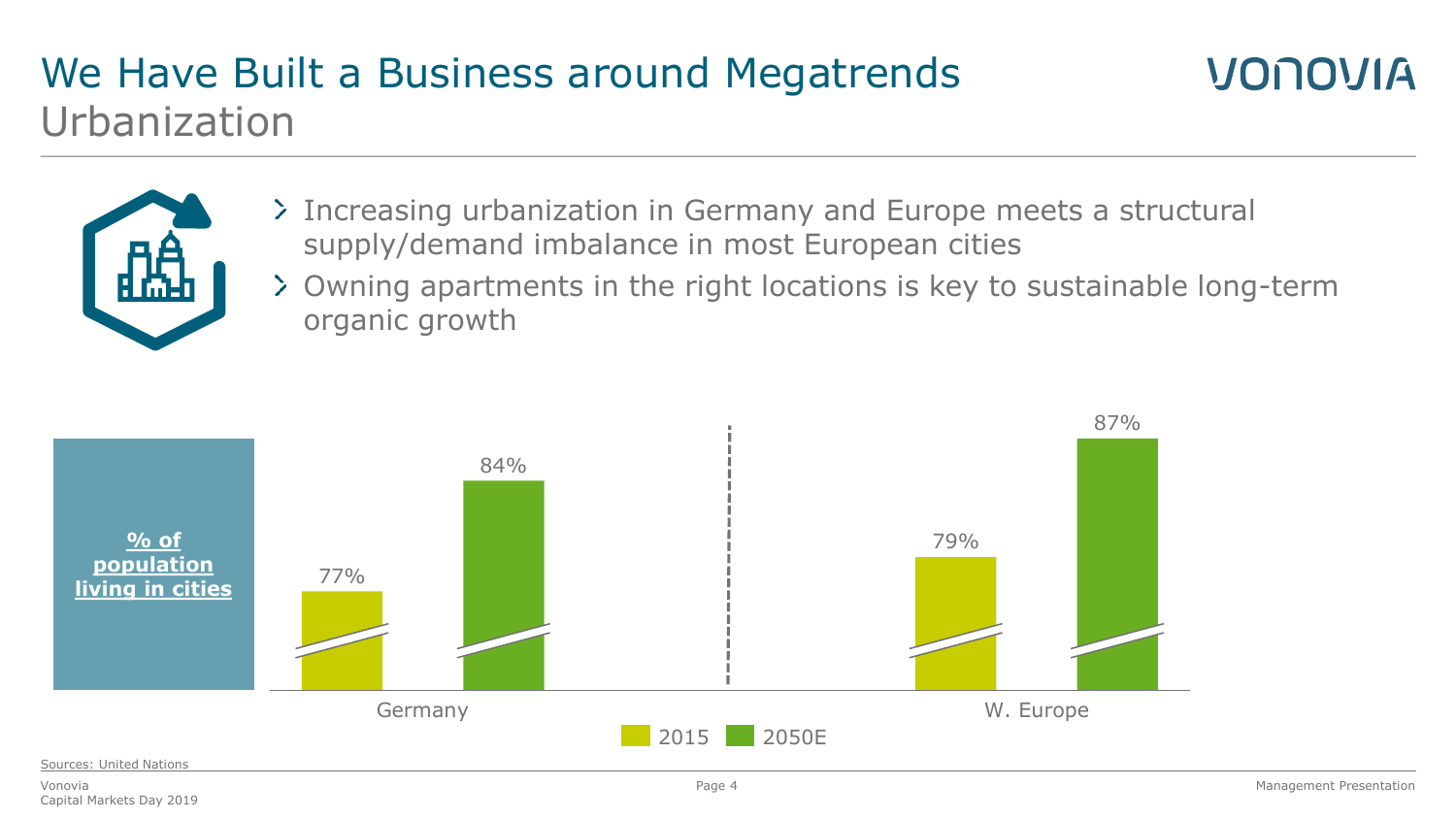## We Have Built a Business around Megatrends Demographic change



- Demographic changes demand the refurbishment of apartments to enable an ageing population to stay in their homes with little or no assistance for longer
- Ca. 3 million additional apartments for elderly people will be needed by 2030

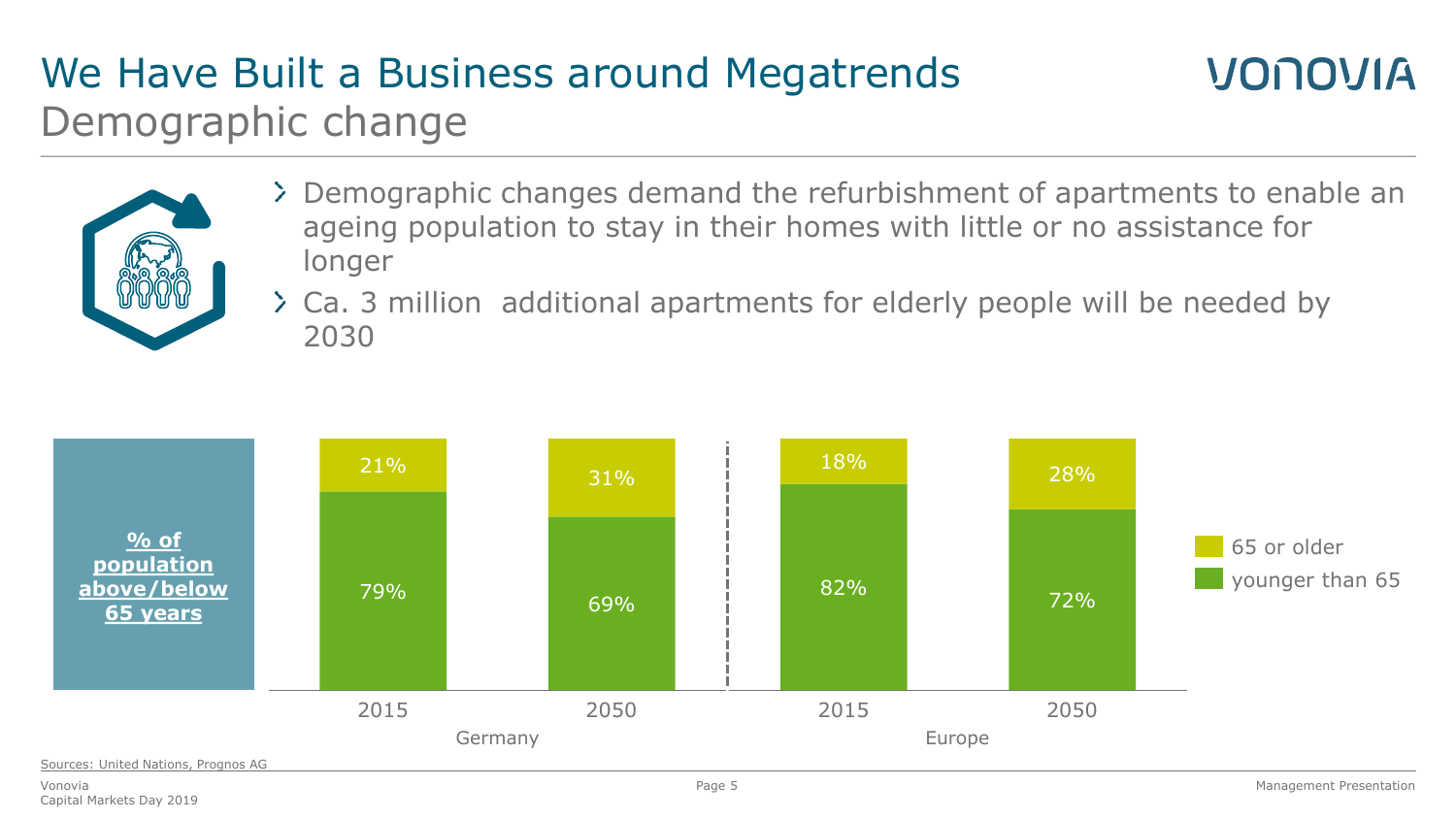## We Have Built a Business around Megatrends Energy efficiency



- Ca. 35% of greenhouse gas emissions in Germany originate in real estate
- Energy efficient modernization of the housing stock with a view towards reducing CO2 emissions is paramount for Germany to achieve its climate protection targets

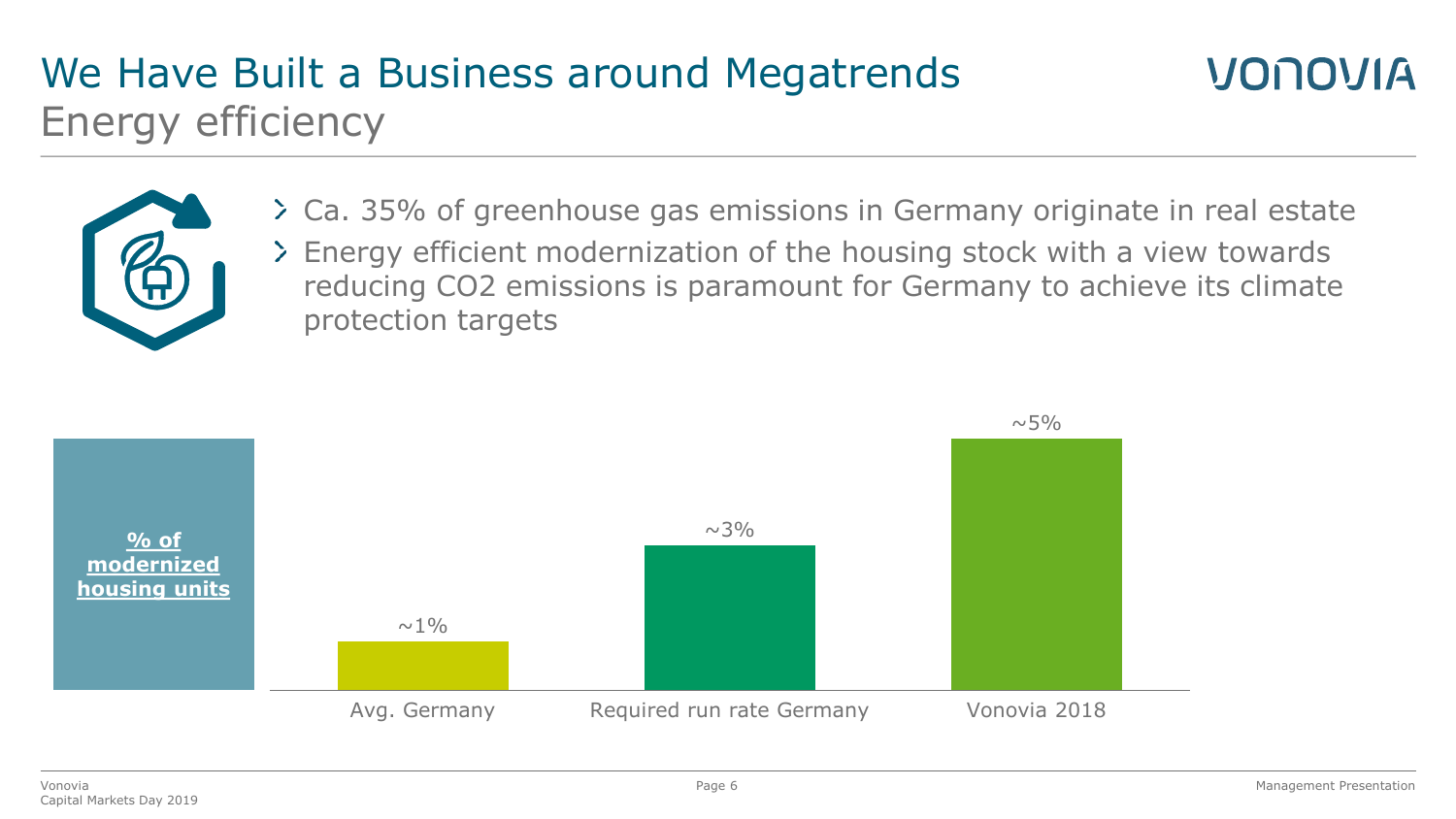## Our Sustainability Report



## Sustainability management at Vonovia has four dimensions

| <b>Corporate Governance</b>                                                                                                                                                                                                                                        | <b>Society and Customers</b>                                                                                                                                                                                                                                                                               |  |
|--------------------------------------------------------------------------------------------------------------------------------------------------------------------------------------------------------------------------------------------------------------------|------------------------------------------------------------------------------------------------------------------------------------------------------------------------------------------------------------------------------------------------------------------------------------------------------------|--|
| > Trust, transparency and reliability are crucial for our<br>long-term success<br>> Unwavering commitment to stick to the rules - from laws<br>& directives to norms & agreements<br>> Our license to operate depends on reliability vis-a-vis all<br>stakeholders | > The satisfaction of our customers, the quality of our<br>portfolio and our ability to provide new homes are vital<br>for our long-term success<br>By offering our customers attractive and secure homes<br>with a high living standard we align our business<br>decision with the needs of our customers |  |
| <b>Environment</b>                                                                                                                                                                                                                                                 | <b>Employees</b>                                                                                                                                                                                                                                                                                           |  |
|                                                                                                                                                                                                                                                                    |                                                                                                                                                                                                                                                                                                            |  |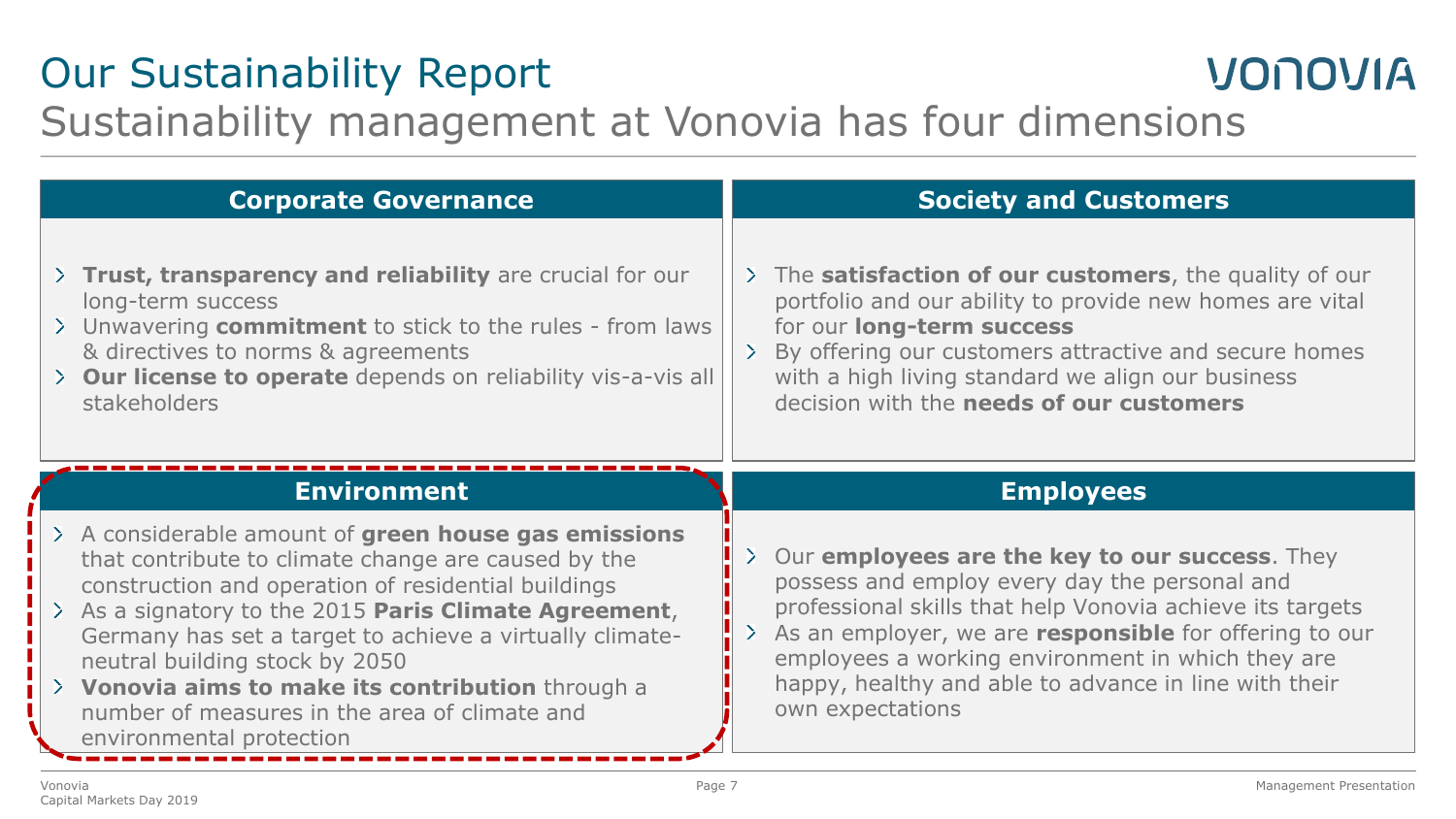## Increased Energy Efficiency on a Larger Portfolio Declining energy intensity and consumption



Note: See Sustainability Report for further definitions and details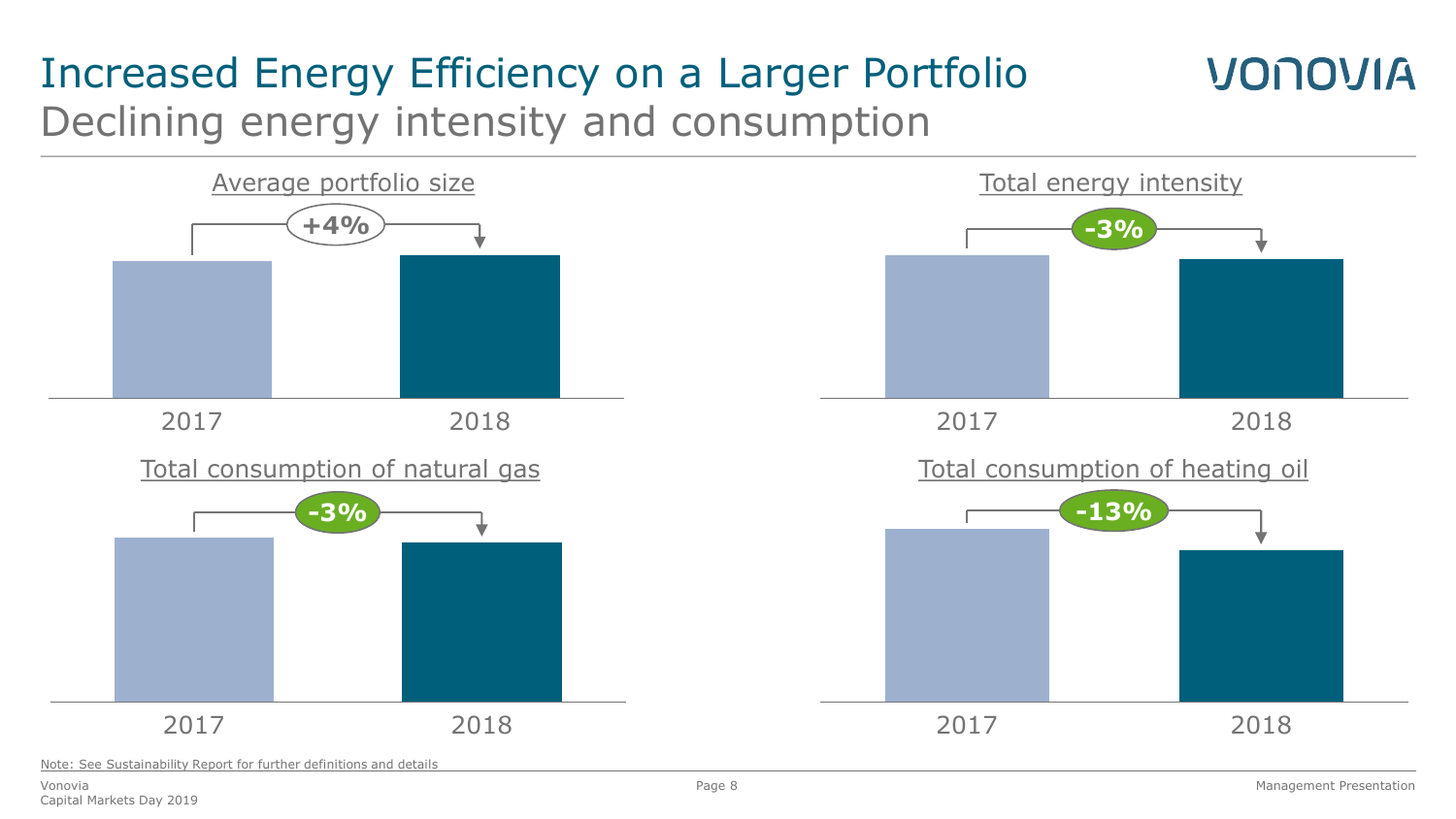## Waste Management



## Reduction of volume across all waste types

- Our customers can protect the environment by creating less waste and increasing the amounts they recycle
- We actively support these efforts and are developing standardized, modular concepts for outdoor garbage collection points to facilitate garbage separation and recycling

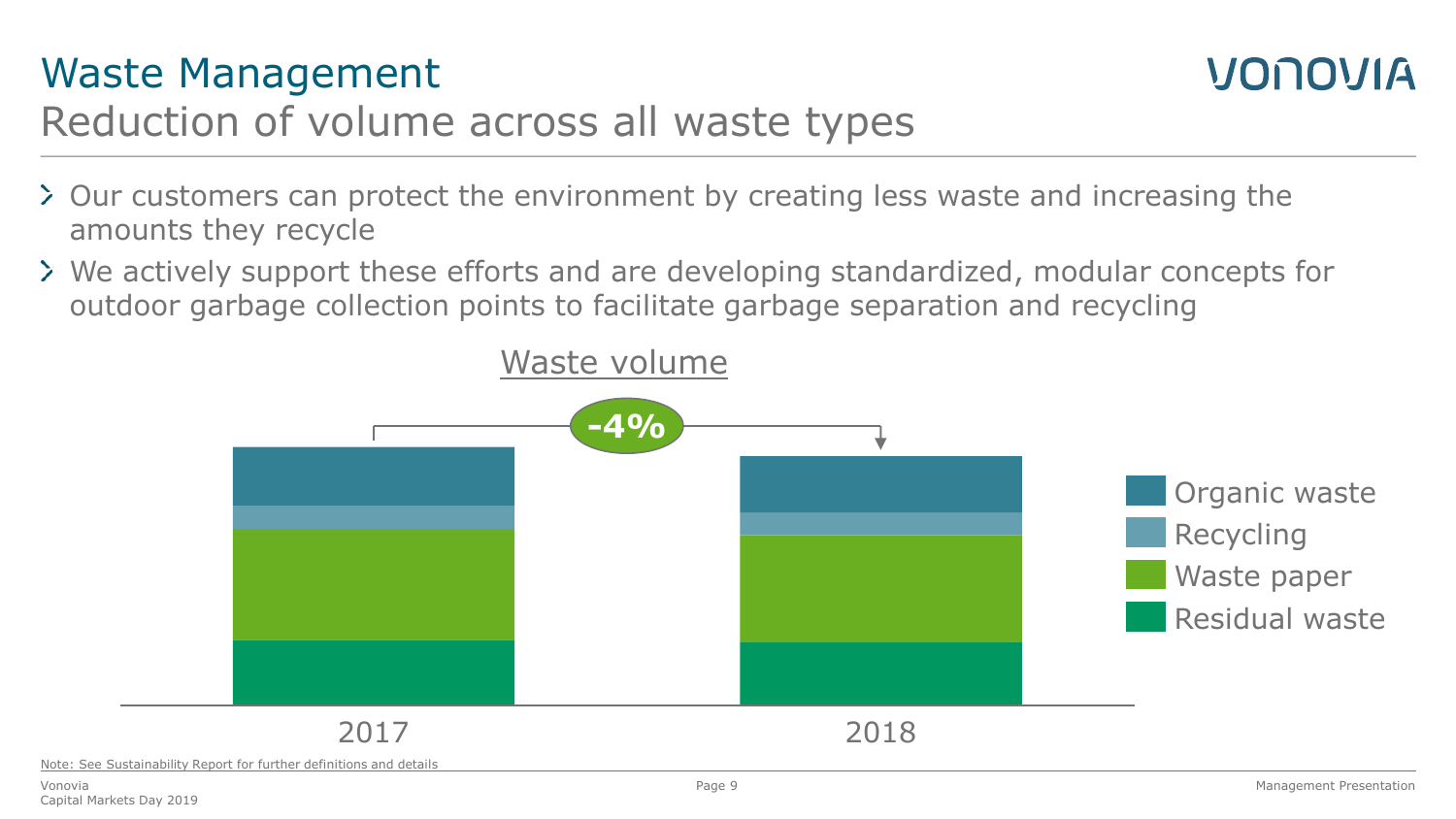# Renewable Energy Generation

## Increasing capacity

- Lower resource consumption and higher energy efficiency are important strategies for reducing greenhouse gas emissions
- > Increasing renewable energy sources and decentralized energy generation

Total renewable energy generation (MWh)

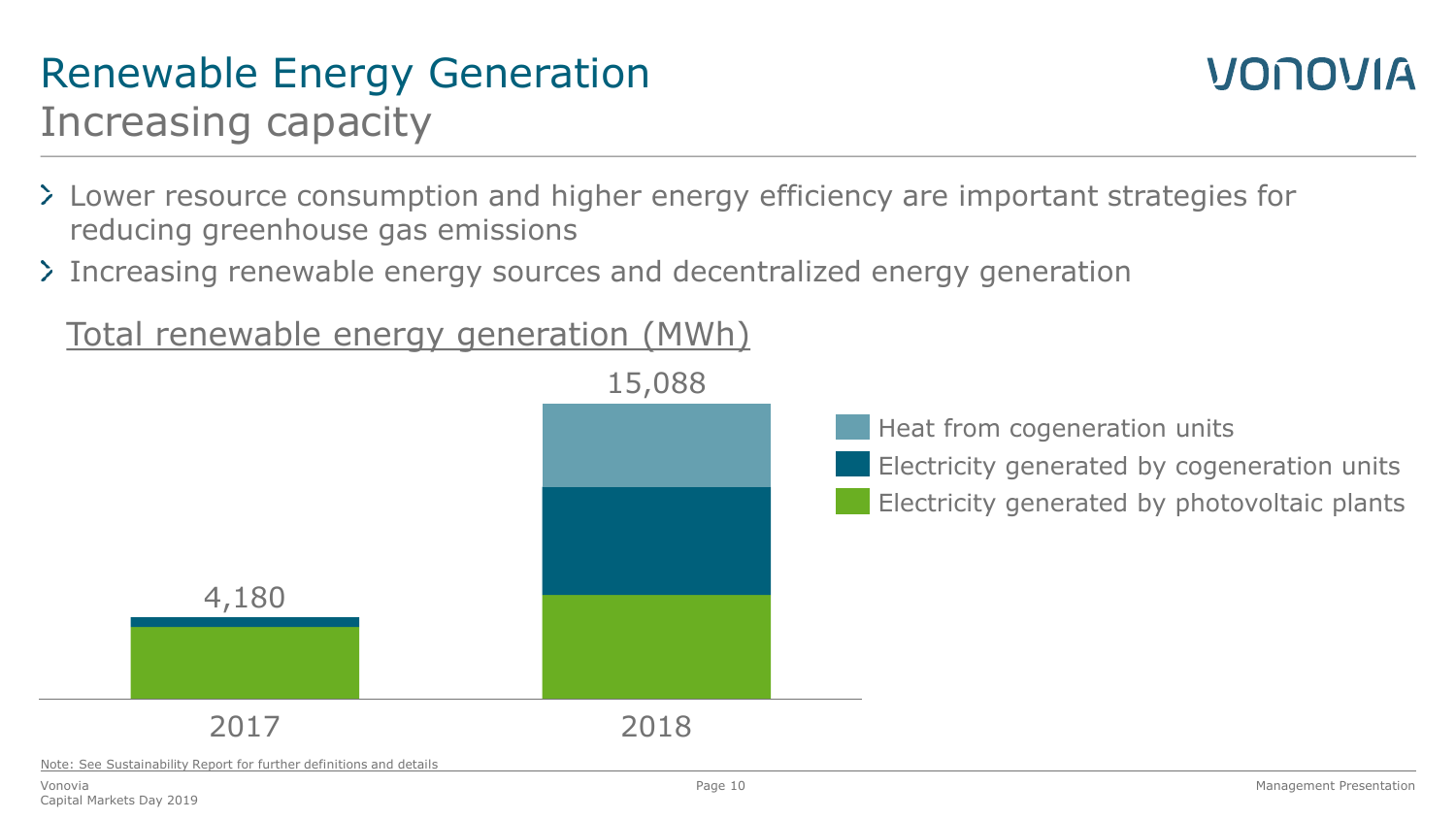## Megatrend Digitalization

Digitalization is **transforming** entire industries, and the Internet and digital applications have **profoundly reshaped the way we live and communicate**





- While digitalization is a disruptive threat to many industries and has severely impacted parts of the real estate industry (especially e-commerce vs. physical retail), **residential real estate** appears **less vulnerable** as people will continue to live in brick and mortar
- Nonetheless, digitalization is highly relevant in housing as well because it **offers powerful opportunities** Sources: [www.digitalinformationworld.com;](http://www.digitalinformationworld.com/) German Federal Statistics Office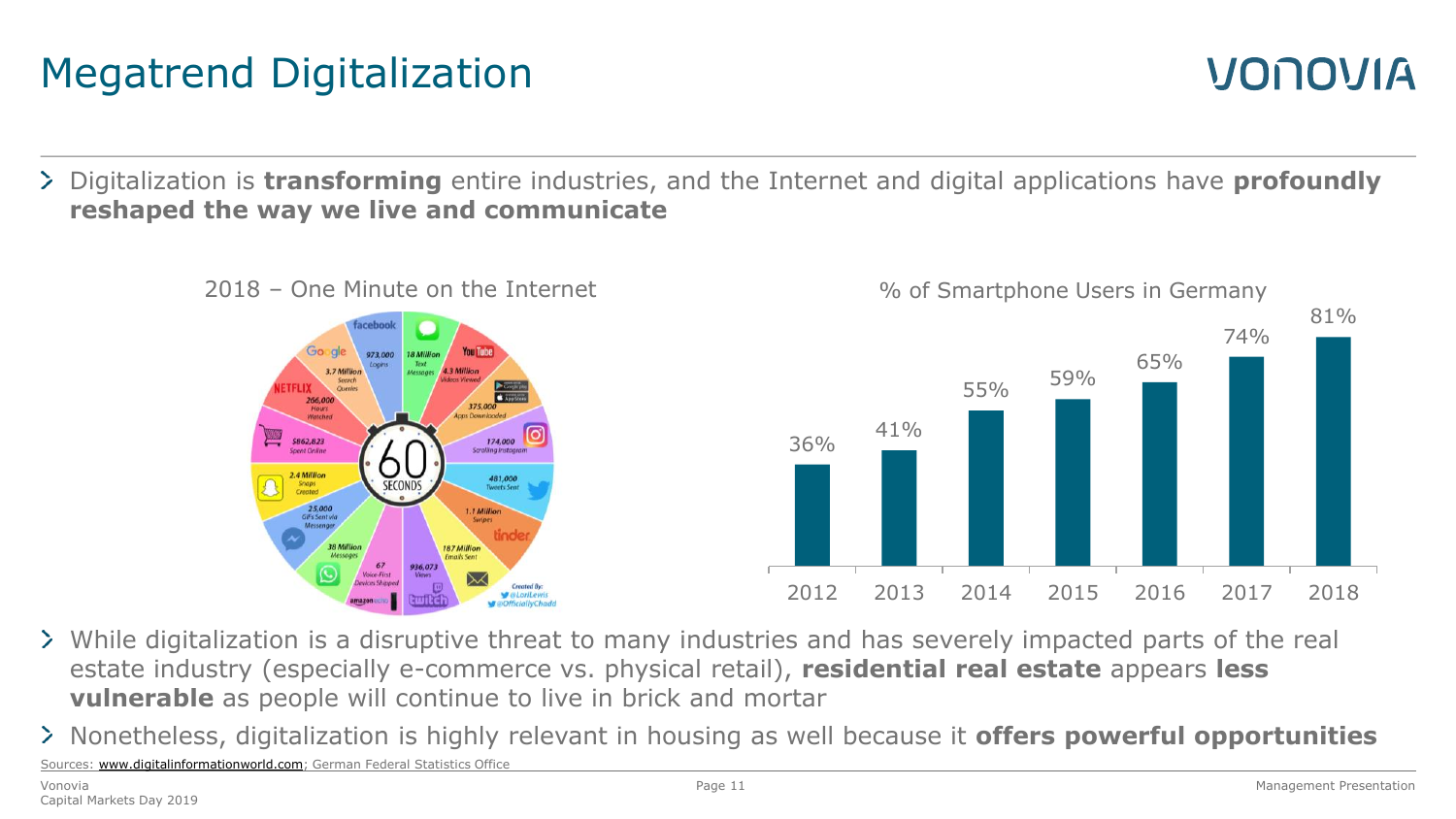## Digitalization at Vonovia Two main areas: customers and assets

### How we interact with our customers How we manage our assets

Our customers today and even more so tomorrow increasingly engage in digital communication. They order things online, are in touch with people around the world via facebook, Instagram etc.  $-$  they expect their landlord to be available via modern communication channels

- New communication channels with customer selfservice via digital applications
- Enhancing traditional communication channels with AI



- $\sum$  Creation of a digital twin of the physical asset for data-driven property management
- Intelligent software for surveillance of the technical equipment of a building (predictive maintenance)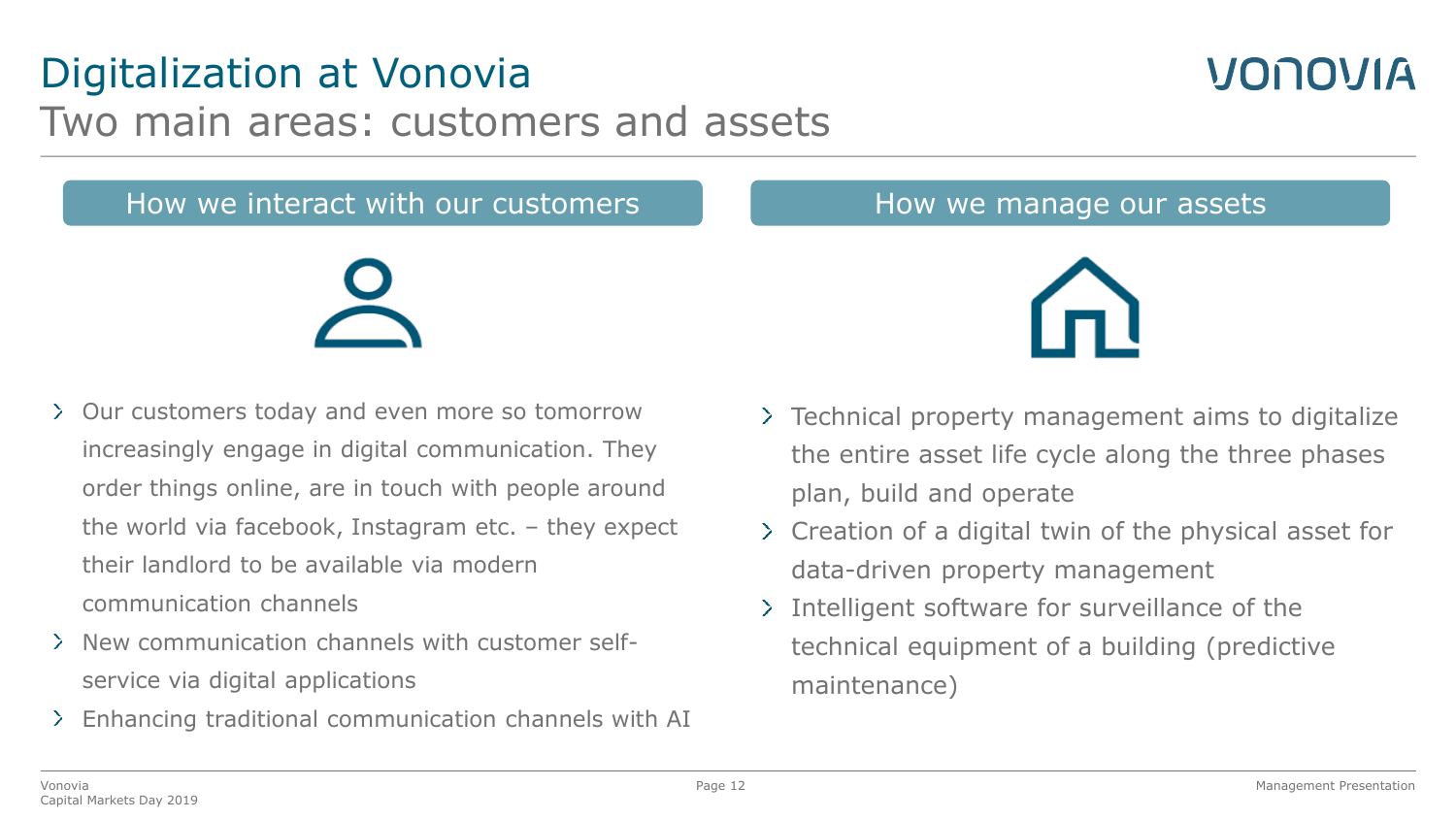## Operating Platform Single integrated IT system forms the backbone

- One **integrated** property management **platform** for **automated** and **integrated processes** in a **mass business**
- Central and local services all SAP-based with every satellite system **connected** to one single platform
- Data storage on **Vonovia servers**
- IT architecture allows continuous **productivity improvements**

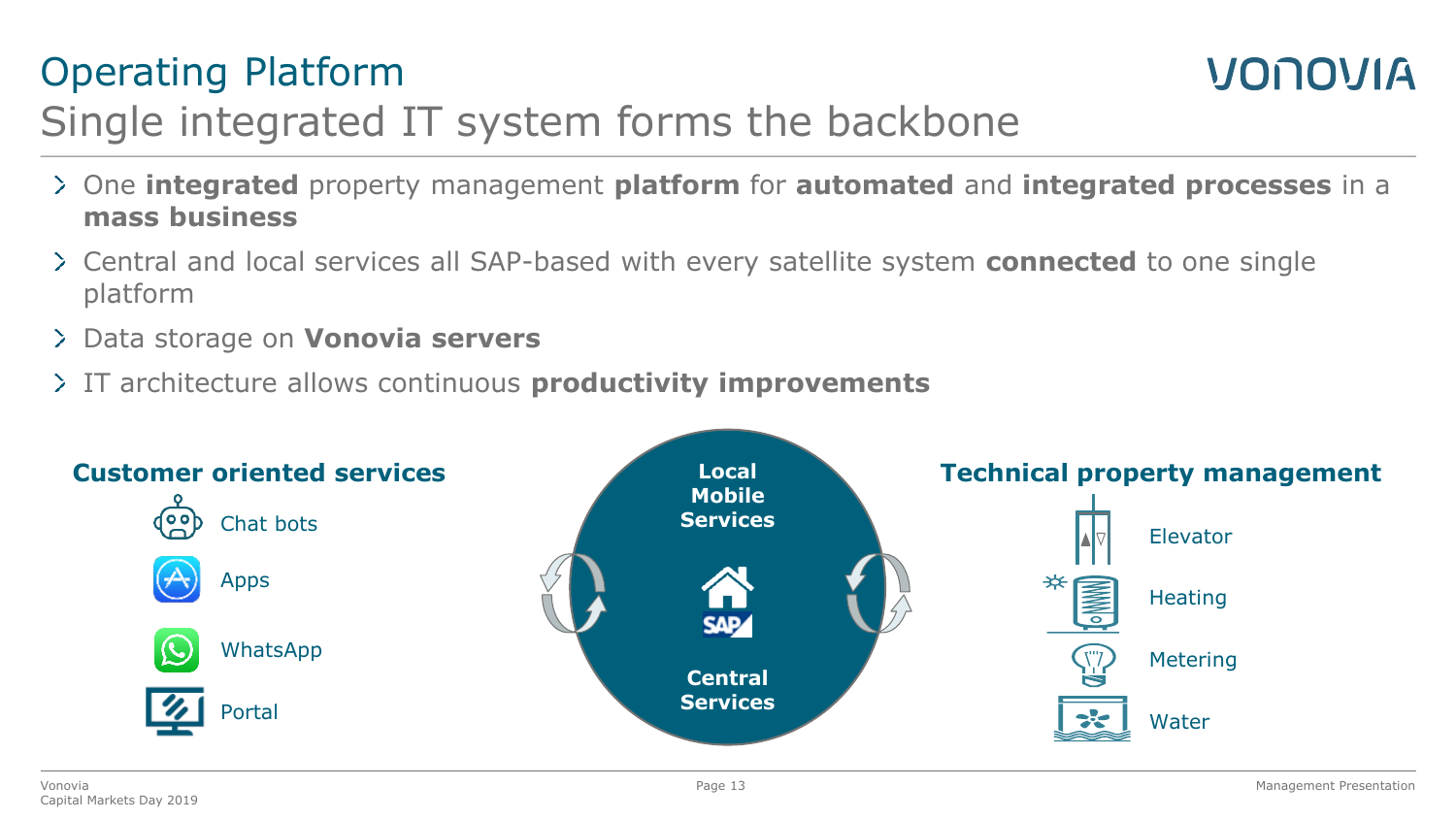## Digitalization of a High-volume Service Business Scale as key lever in digital transformation

The lever for digitalization increases with size and becomes particularly powerful when you can digitally transform high volumes of standardized mass processes



Vonovia

12018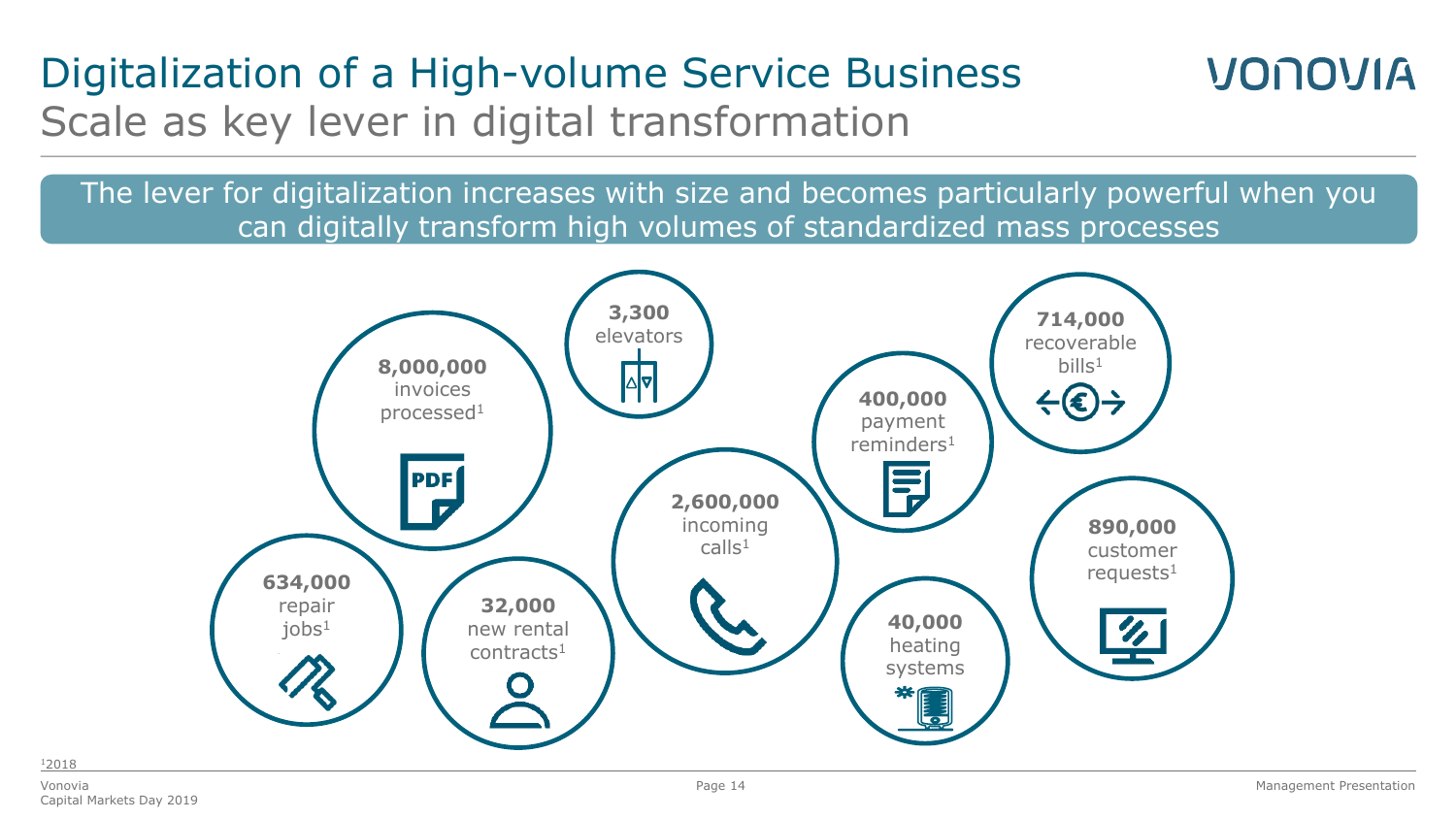## Digitalization Benefits Two main positive effects

## VONOVIA

#### Improved customer satisfaction The Cost per unit reduction

Up-to-date, multichannel communication

with our customers

- > Shorter response times
- $\geq$  Higher quality
- 0 Fewer mistakes

> Following cost reduction from scale and process improvements, digitalization can be one of the next drivers



Cost per unit calculation: (Rental income – EBITDA Operations and adjusted for maintenance) / avg. units. Vonovia numbers Germany only. DW excl. nursing segment.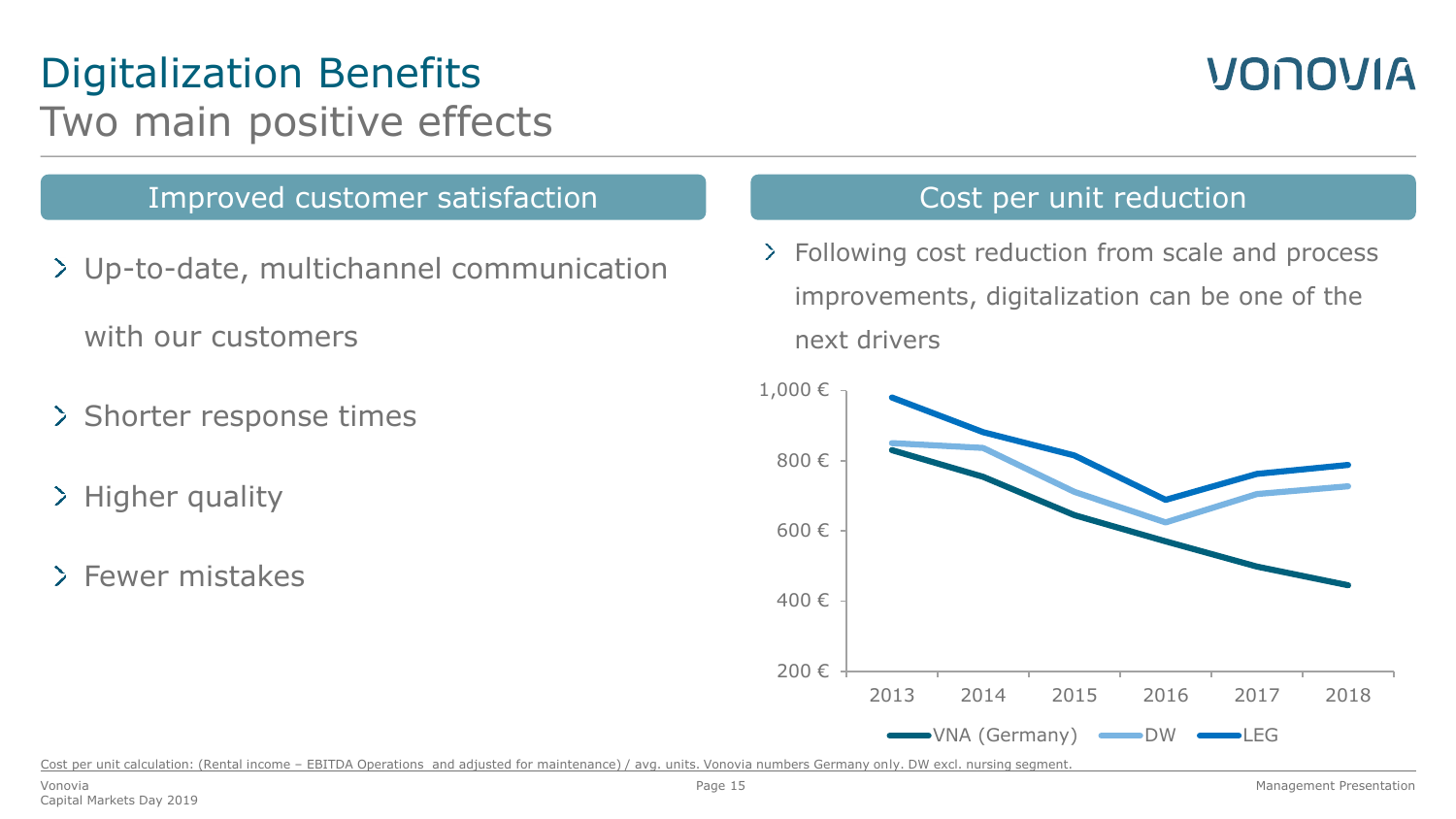## Peer Comps Leading rent growth and highest maintenance level

Organic rent growth  $O(\epsilon)$  Maintenance expense ( $\epsilon$ /sqm)  $1 %$ 2% 3% 4% 5% 2013 2014 2015 2016 2017 2018 2019(E)  $-VNA$  (Germany)  $\longrightarrow$  DW  $\longrightarrow$  LEG 6 7 8 9 10 11 12 13 2013 2014 2015 2016 2017 2018  $\rightarrow$ VNA (Germany)  $\rightarrow$ DW  $\rightarrow$ LEG

Source: Company data as published.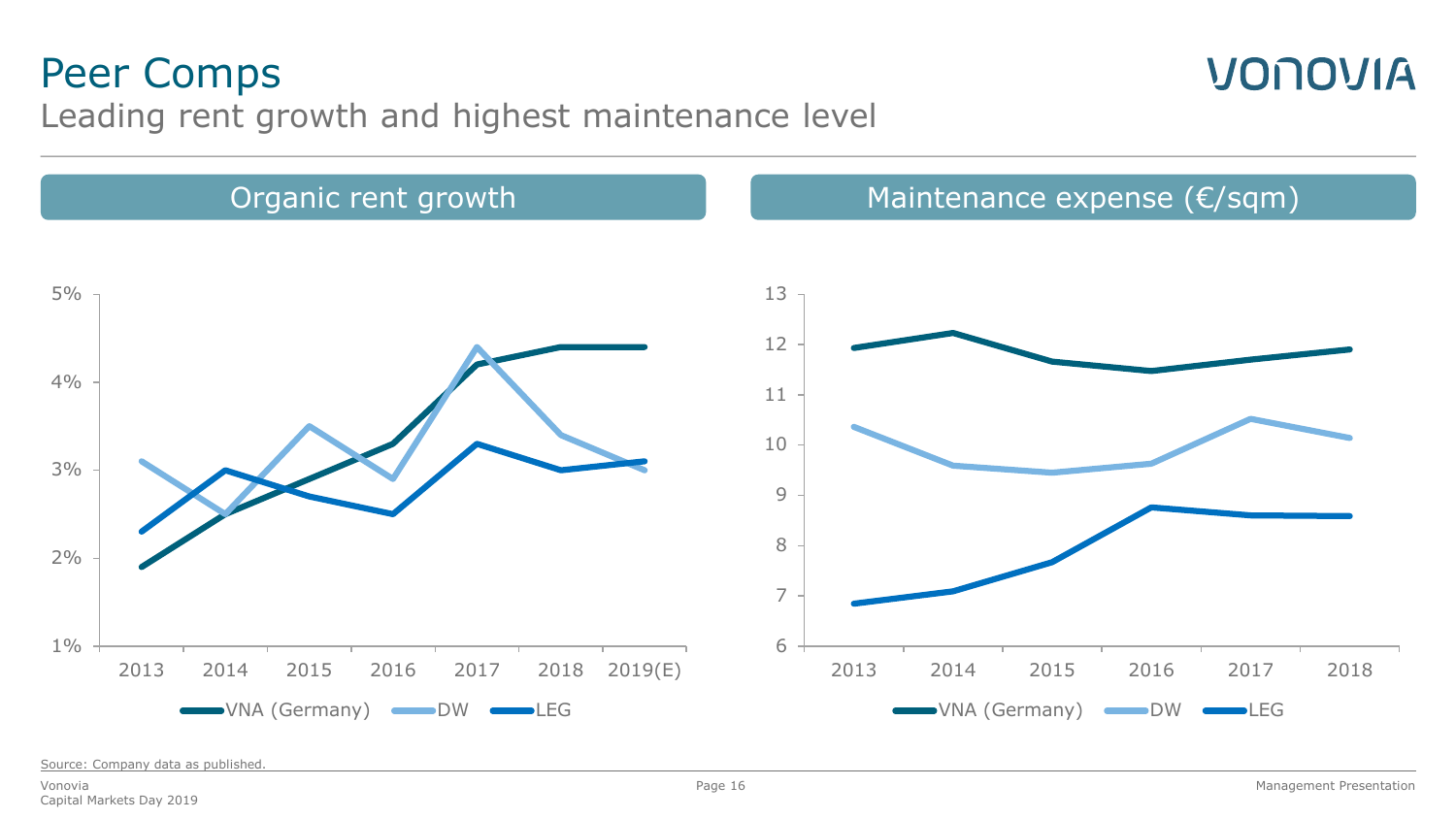## Peer Comps

## VONOVIA

There are no valuation differences – only exposure to different markets



Source: 2018 data as published.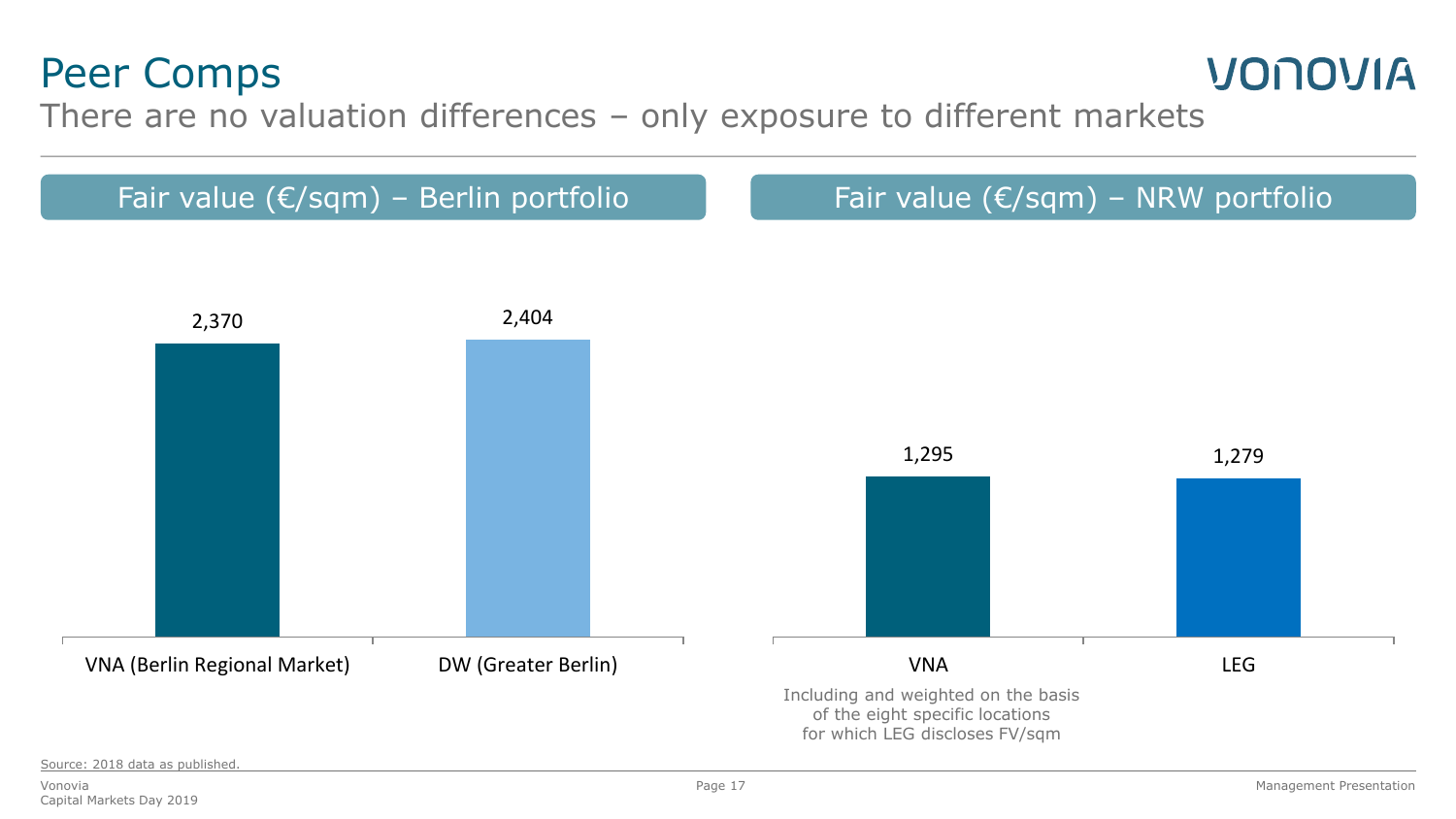## Agenda for Today

|                 | <b>Team Vision</b>                        | <b>Team Digital</b>                       | <b>Team Future</b>                               |
|-----------------|-------------------------------------------|-------------------------------------------|--------------------------------------------------|
| $8:30 - 9:00$   |                                           | Registration / Coffee                     |                                                  |
| $9:00 - 9:40$   | <b>Management presentation</b>            |                                           |                                                  |
| $9:40 - 10:00$  | Coffee break                              |                                           |                                                  |
|                 |                                           | <b>Breakout session Round I</b>           |                                                  |
| $10:00 - 10:45$ | Digitalization around the customer        | Digitalization around the assets          | <b>Strategy execution</b><br>in Southern Germany |
| $10:45 - 11:30$ |                                           | <b>Breakout session Round II</b>          |                                                  |
|                 | Strategy execution<br>in Southern Germany | Digitalization around the customer        | Digitalization around the assets                 |
| $11:30 - 11:45$ | Coffee break                              |                                           |                                                  |
|                 |                                           | <b>Breakout session Round III</b>         |                                                  |
| $11:45 - 12:30$ | Digitalization around the assets          | Strategy execution<br>in Southern Germany | Digitalization around the customer               |
| $12:30 - 14:00$ |                                           | Lunch                                     |                                                  |
| $14:00 - 16:30$ | Property Tour. Bus A● Bus B●              |                                           |                                                  |
| afterwards      |                                           | Transfer to airport and train station     |                                                  |